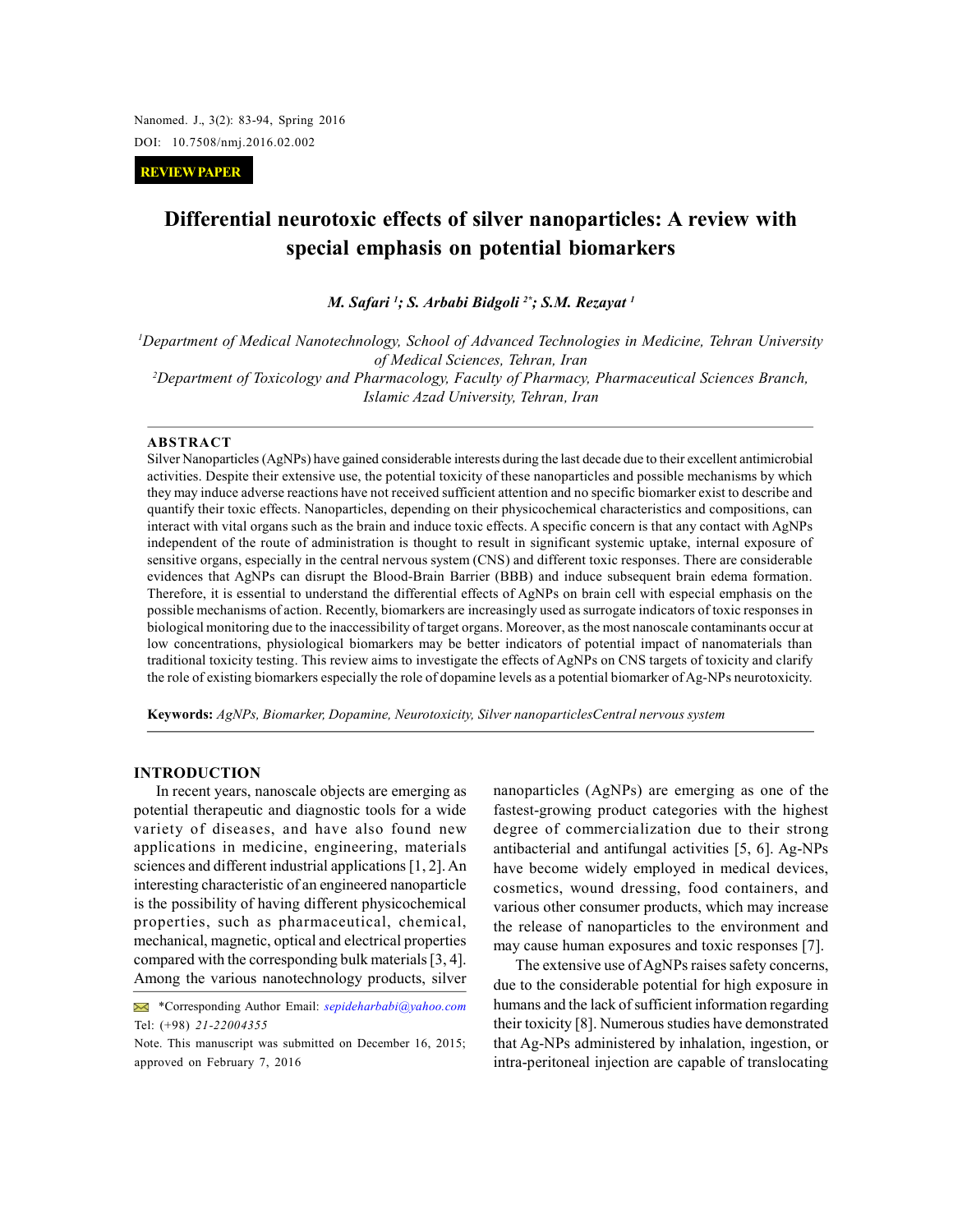into blood circulation and accumulating in several organs like the lung, liver, spleen, kidney and the central nervous system (CNS) [9, 10]. Although various organs can rid themselves of Ag-NPs, these nanoparticles tend to reside for a considerable time and exhibit a longer half-life within the CNS than in other organs, thereby causing neural damages following prolonged exposures [11]. With respect to blood-brain barrier (BBB) function and neurotoxic responses, studies have shown that Ag-NPs can easily cross the BBB and produce damage to the barrier integrity by altering endothelial cell membrane permeability [12].

AgNPs have been also found to impair cell functions and induce cell death in certain cells, such as hippocampal neurons [13, 14]. It seems that an adequate risk assessment of potential neurological effects in response to AgNPs exposure is essential for identifying the possible biomarkers. Yin and colleagues reported that Ag-NPs exposure could induce neurotoxicity *in vitro* through oxidative stress induced apoptosis [15].

More importantly, oxidative stress in neural cells is of particular interest because it is regarded as a key modulator in several neurodegenerative disorders [16]. In support of these findings, it is found that AgNPs with 15 nm diameter may decrease dopamine concentration with an increase in ROS production [17]. An infiltration of the brain with xenobiotics, such as AgNPs, may also lead to inflammation of brain tissues. One study in 2010 has demonstrated that Ag-NPs accumulate with primary rat brain microvessel endothelial cells (rBMEC) in a size-dependent manner and induce the release of cytokines and other inflammatory mediators from the rBMEC cell monolayers [12].

Recently, biomarkers are increasingly used as surrogate indicators of designated events in a biological system due to the inaccessibility of target organs. As most contaminants occur at low concentrations, physiological biomarkers may be a better indicator of potential impact of nanomaterials than traditional toxicity testing [8].

Thus, further studies of oxidative stress associated with gene expression analyses and immunological biomarkers would improve our understanding of the possible mechanisms of neuroinflammation and neurodegeneration associated with Ag-NPs. This review concentrates on studies published between 2000 and 2015 that attempted to detect neurotoxic damages associated

by Ag-NPs in laboratory animals and cell lines. The general objective of the current study is to investigate the effects of Ag-NPs on central nervous system and identify potential biomarkers of Ag-NPs neurotoxicity. Improved understanding of such biological effects is needed to guide preventive strategies for the workplaces that use Ag-NPs and risk management guidelines for AgNPs in occupational toxicity.

# *Mechanisms of Ag-NP neurotoxicity Ag-NPs interaction with brain cells*

Metal-containing nanoparticles have unique properties in their translocation to the systemic circulation and central nervous system (CNS) due to their small size and large surface area [18]. Beside systemic distribution, nanoparticles can be taken up by nerve endings embedded in airway epithelia or in the olfactory bulb, and translocated directly to the CNS [19]. Therefore, there is serious concern that NPs may compromise the CNS which has properties that render it uniquely susceptible to insult. Recent studies have reported that Ag-NPs could gain access to the CNS through the upper respiratory tract *via* the olfactory bulb or through the blood–brain barrier (BBB) and accumulate in various brain regions [11, 20, 21]. Since AgNPs are able to enter the brain, the cells of this organ have to interact with such nanoparticles and with nanoparticle derived metal ions [22].

Brain is composed of two key cell types, neurons and glial cells (including microglia, astrocytes and oligodendrocytes) and also components of the brain vasculature including endothelial cells, smooth muscle cells, and pericytes [23].

Neurons are particularly sensitive to insult because of their high metabolic requirements and long processes (axons up to a meter long, and dendrites) with large surface areas [23, 24]. Recent observations have provided evidence that Ag-NPs can not only reach the brain but also cause a certain degree of brain tissue damage [25]. Therefore, of particular interest is to consider the possible interactions of different brain cells with AgNPs. The first section of present article considers the possible interactions between AgNPs and brain cells.

# *Ag-NPs interaction with astrocytes*

Astrocytes are the most abundant cell type in brain. They have important strategic position among blood capillaries and other brain cells [26].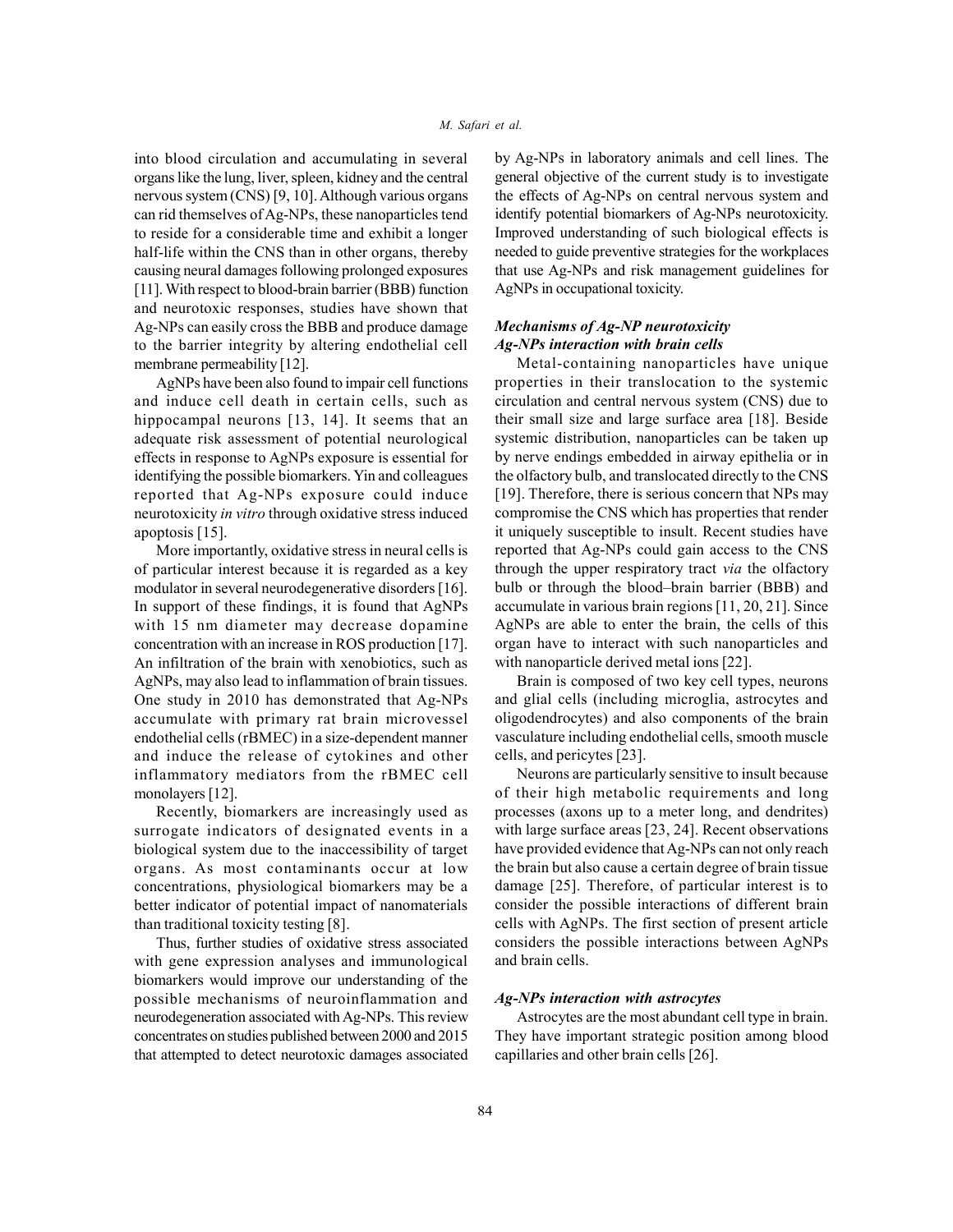These cells are the first brain cells that encounter substances that have entered the brain by crossing the blood–brain barrier (BBB) [27]. Astrocytes are considered to play key functions in regulation of gliogenesis, neuronal path finding and regulation of synaptogenesis. They are also involved in the detoxification of xenobiotics and reactive oxygen species, modulation of BBB permeability and act as mediators of neurotoxicity [28, 29].

Therefore, among the different types of brain cells, astrocytes are of particular interest regarding the uptake and the handling of metal-containing nanoparticles such as Ag-NPs [30].

Few *ex vivo* studies tried to detect the consequences of Ag-NPs exposure of brain cells. In an acute (24 h) experiment using mixed primary neuronal cell cultures (astrocytes and neurons) exposed to well characterized 20 and 40 nm Ag-NPs (5–10 ìg/mL), a significant cytotoxic effect was observed at 10 ìg/mL as well as grossly morphological disorganization of the astrocytes but not neurons, and this seems consistent with the finding that Ag-NPs were mainly taken up by astrocytes and not by neurons. At higher concentration such as 20 ìg/mL of Ag-NPs, both cell types exhibited an equally affected morphology. Maximal oxidative stress responses and acute calcium signals were also observed in this concentration [3].

Another study exposed primary cultures of rat astrocytes to 10 ìg Ag/ml of 70 nm PVP-coated Ag-NPs for up to 24 hours. Ag-NPs incubation led to a timeand concentration-dependent accumulation of silver in the astrocytes but it did not affect the cell viability or reduction in cellular glutathione levels. Results of this study suggested the role of coating that help astrocytes to remain viable during long term exposures. In contrast, the incubation of astrocytes for shorter (4 h) exposure with identical concentration of silver as AgNO<sub>2</sub> severely compromised the viability of astrocytes. Indeed, the toxic potential of Ag-NPs has been discussed to be caused by Ag+ that is liberated from the nanoparticles [31]. This group also found that endocytotic processes appear to be predominantly responsible for the uptake of Ag-NPs into the target cells [31, 32].

Despite above information, one recent study has shown that cultured astrocytes are highly efficient to accumulate Ag-NPs in a time, concentration and temperature dependent manner.

 These cells appear neither to be damaged by the acute exposure to Ag-NPs nor by chronic presence of large amounts of accumulated NPs. Although metal ions are liberated from accumulated Ag-NPs in astrocytes, Ag-NP released Ag+ ions appear not to be exported from the cells but are rather stored in metal storage proteins such as metallothioneins (MTs) [30]. The efficient accumulation of large amounts of metalcontaining NPs and the upregulation of proteins that safely store Ag-NPs suggest the specific protective role of astrocytes against the potential toxicity of Ag-NPs in the brain. Table 1. shows the toxic effects of Ag-NPs on astrocytes.

| Study                  | Size of AgNP     | Target cell                       | Considered factors                                                     | Mechanism of toxicity                                                                     | Biomarker                                                                                                                                                  |
|------------------------|------------------|-----------------------------------|------------------------------------------------------------------------|-------------------------------------------------------------------------------------------|------------------------------------------------------------------------------------------------------------------------------------------------------------|
| Eva M Luther<br>(2011) | $70 \pm 20$ nm   | primary<br>Cultured<br>astrocytes | Coating, time-,<br>concentration-<br>and<br>temperature-<br>dependent. | <b>GSH</b><br>depletion<br>cellular<br>Decrease<br>in<br>LDH activity or LDH<br>reduction | Endocytosis inhibitors $(M\beta CD)$ ,<br>Chloroquine, 3-methyladenine,<br>Wortmannin, Amiloride, EIPA,<br>Chlorpromazine)                                 |
| EM<br>Luther<br>(2012) | $75 \pm 20$ nm   | Cultured<br>primary<br>astrocytes | Concentration-<br>dependent                                            | Metallothioneins<br>upregulation                                                          | Metal-binding<br>metallothioneins (MTs)                                                                                                                    |
| Andrea Haase<br>(2012) | $20$ and $40$ nm | Astrocytes                        | Size-dependent.                                                        | Acute calcium response,<br>ROS formation                                                  | HO-1(a well-established<br>marker of chemical-induced<br>oxidative<br>stress).<br>protein<br>carbonyls (a sensitive indirect<br>endpoint of ROS formation) |

Table 1. Toxic effects of Ag-NPs on Astrocytes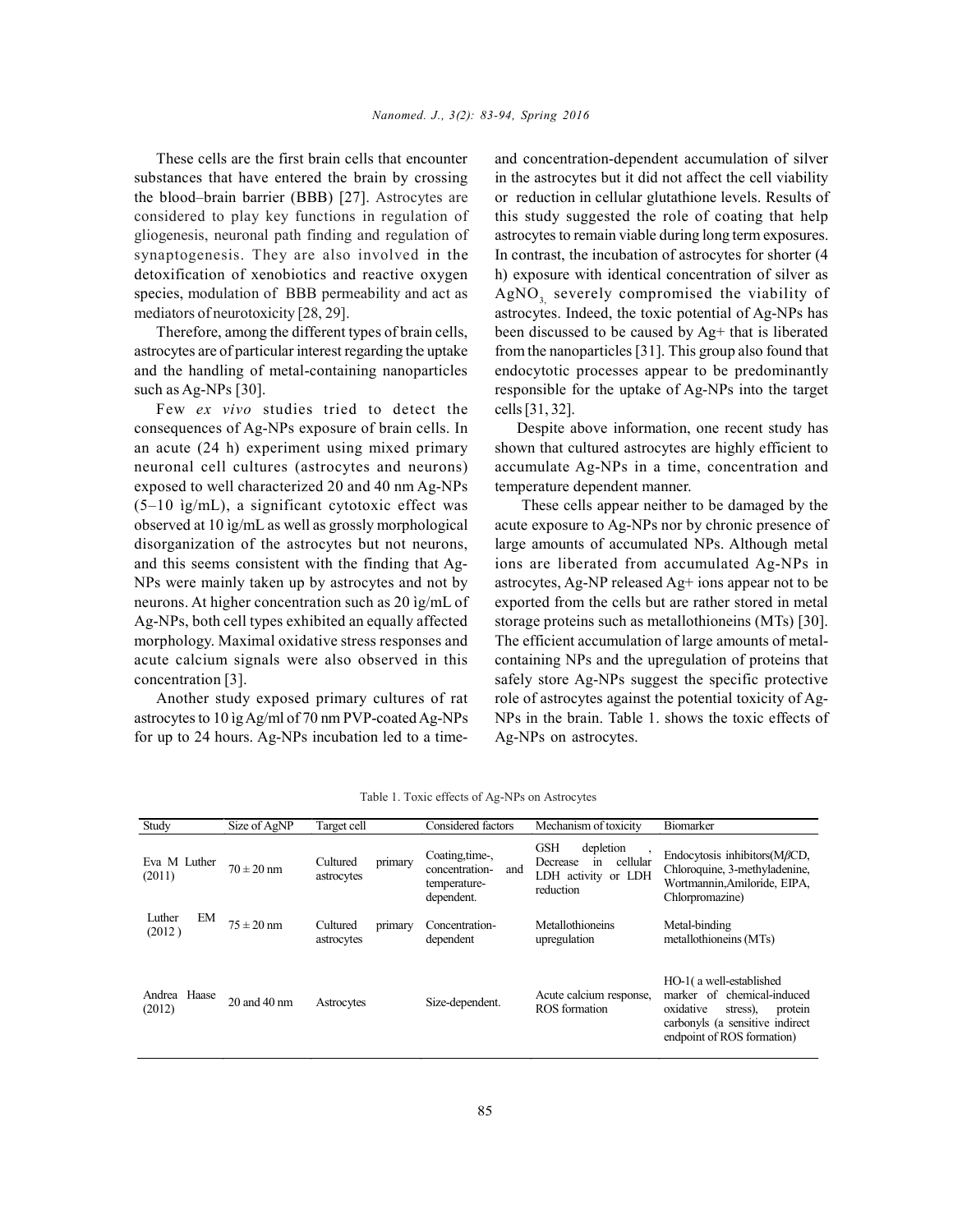#### *Ag-NPs interaction with neurons*

The effects of nanoparticles in neural cells should be carefully analyzed because the neurons damage plays critical role in the etiology of some neurodegenerative disorders such as Parkinson's and Alzheimer's diseases [35]. Neurons can be defined as nerve cells that, together with neuroglial cells, constitute the nervous tissue making up the nervous system. These cells are electrically excitable brain endothelium to transmit information through chemical and electrical signals via synapses and contact with pericytes and perivascular astrocytes [33]. In addition, neuron synaptic transmission and neuron cell membrane with the ionic channels for Na<sup>+</sup> $\rm b, K^{\scriptscriptstyle +}, Ca^{2b^{+}}$ , þand Cl- may provide an important route of entry for nanoparticles [22]. Moreover, these cells are particularly sensitive to insult because of their high metabolic requirements [34]. In PC12 cells, a wellestablished model of neuronal development, high concen-trations of Ag-NPs disrupt the cell function [17]. An *in vitro* study conducted with 20 nm Ag-NPs to examine the potential hazardous effects of Ag-NPs with cortical neurons, demonstrated that in wellestablished neurons, Ag-NPs not only inhibit the sprouting of neuronal branches and elongation of neurites, but also caused degeneration of neuritic processes or aberrant aggregations of cell bodies. Noticeably, this study provided the first morphological and cellular evidence that exposure to 20 nm Ag-NPs resulted in a reduction in synaptic proteins, cytoskeletal integrity, mitochondria functionality and cell viability in a dose-dependent manner [36]. Several *in vitro* reports have also demonstrated that Ag-NPs can impair cell functions and even induce cell death in certain cells, such as hippocampal neurons [13, 37]. Ag-NPs exposure, leads to Ag accumulation in the adult rodent brain, altering the expression of genes involved in neuronal func-tion in PC12 cells [44]. Kim et al., reported that silver NPs can induce significant cytotoxicity in cultured cerebral cortical neurons in a dose-dependent and time-dependent manner. The viability of cortical neurons significantly decreased at the tested time points after treatment with Ag-NPs at concentrations of }"2 ìg/mL. The results of this study suggested that Ag-NPs may induce the apoptosis of cortical neuronal cells by enhancement of intracellular ROS generation [45]. Liu et al., also found that Ag-NPs (10 ìg/mL) may alter the potential of hippocampal CA1 neurons by modulation of sodium channels [14].

Yin and colleagues have shown that Ag-NPs at 10 ìg/mL for 24 h produced significant cytotoxicity in rat cerebellum granule cells (CGCs), but had little effect on the cell membrane integrity. Ag-NPs could induce CGCs death through apoptosis and the apoptotic proportion elevated with the increase in exposure dose [15].

They also found that oxidative stress was the expected mechanism for apoptosis as Ag-NPs could induce oxidative cell damage by inducing ROS generation, depleting GSH levels and disturbing the calcium homeostasis [15, 38, 39]. Additional evidences demonstrated that several kinds of nanomaterials such as  $ZnO$ ,  $TiO<sub>2</sub>$ , Au and silica could disturb the intracellular calcium homeostasis [40-43]. Importantly, the presence of Ag-NPs in neuronal cells after subcutaneous exposure directly offered the possibility that Ag-NPs exert influence over biological functions in the brain [15]. Table 2. shows the toxic effects of Ag-NPs on Neurons.

### *Ag-NPs interaction with endothelial cells*

There have been few numbers of publications focusing on the potential neurotoxicity of AgNP on endothelial cells. AgNPs have been shown to be able to migrate into the brain *via* the olfactory nerve after nasal inhalation [19]. Thus, it is thought that Ag-NPs should be evaluated in terms of their potential effects on important constituents of the blood brain barrier (BBB) namely microvascular endothelial cells. Recently, a study from Gross et al., demonstrated that citratecoated Ag-NPs led to membrane damage and impair colony formation of rat brain endothelial (RBE4) cells. Assessment of membrane damage showed that exposure to 10 nm Ag led to a strong reduction of dye uptake compared to untreated cells. The effect was considered to be dependent on particle surface area, particle size, dose and exposure time [46]. Similarly, Trickler et al., used RBE4 cells as a model to examine the cellular accumulation, changes in pro-inflammatory mediators and changes in morphology and permeability following exposure to PVP-coated AgNP in sizes of 25, 40 and 80 nm. It was observed that Ag-NPs accumulated in the cells in a size-dependent manner with less accumulation observed for the 80 nm AgNP. Therefore, Ag-NPs led to significant cytotoxicity and caused the release of cytokines and other inflammatory mediators from the cell monolayers [12]. Table 3. shows the toxic effects of Ag-NPs on endothelial cells.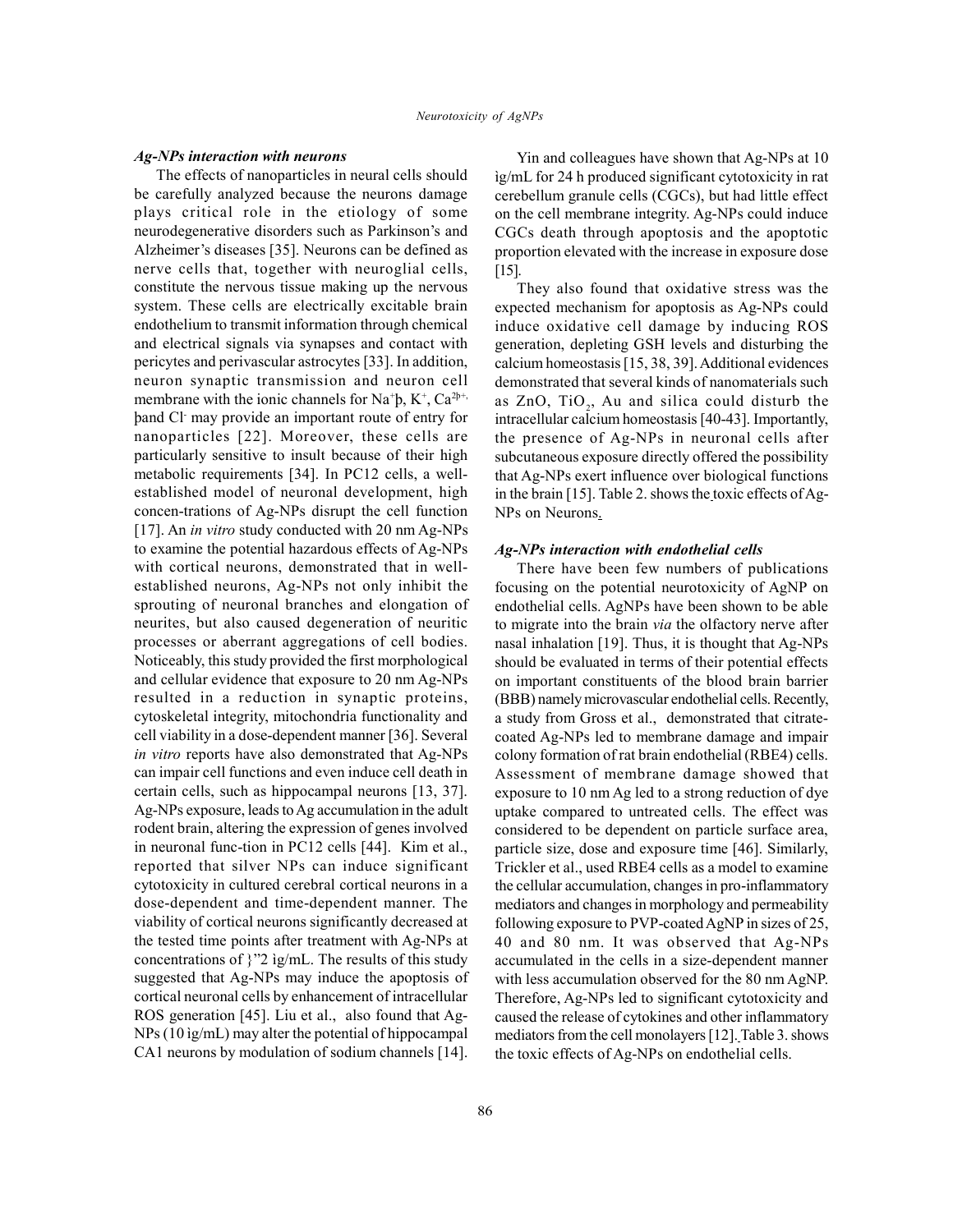# *Nanomed. J., 3(2): 83-94, Spring 2016*

| Study                          | Size of AgNP                                                                                                                             | Target cell                                                | Considered factors                                                                                                                                                                                                                                 | Mechanism of toxicity                                                                                                                                                                                           | Biomarker                                                                                                                                                                                                                                                                                                     |
|--------------------------------|------------------------------------------------------------------------------------------------------------------------------------------|------------------------------------------------------------|----------------------------------------------------------------------------------------------------------------------------------------------------------------------------------------------------------------------------------------------------|-----------------------------------------------------------------------------------------------------------------------------------------------------------------------------------------------------------------|---------------------------------------------------------------------------------------------------------------------------------------------------------------------------------------------------------------------------------------------------------------------------------------------------------------|
| Neural Cells                   |                                                                                                                                          |                                                            |                                                                                                                                                                                                                                                    |                                                                                                                                                                                                                 |                                                                                                                                                                                                                                                                                                               |
| Saber<br>M.Hussain<br>(2006)   | $15 \text{ nm}$                                                                                                                          | PC12.<br>Hippocampal                                       | Concentration-<br>dependent DA<br>Depletion (Ag 15 nm<br>only significantly<br>reduced DA and<br>DOPAC at concen-<br>trations of 50mg/ml,<br>Ag 15 nm displayed a<br>significant depletion of<br>DA only at a highly<br>toxic dose of 50<br>mg/ml) | Cell function<br>disruption                                                                                                                                                                                     | Reactive oxygen species (ROS),<br>dopamine levels                                                                                                                                                                                                                                                             |
| Fenglian<br>Xu(2013)           | $20 \text{ nm}$                                                                                                                          | Cortical neurons                                           | Dose dependent                                                                                                                                                                                                                                     | Morphological and<br>functional disorders,<br>decreased viability                                                                                                                                               | Synaptic proteins, synapto-<br>physin and PSD-95 (distinct<br>punctate labeling with a<br>presynaptic marker of synapt-<br>ophysin and a postsynaptic<br>marker of PSD-95).<br>Cytoskeletal proteins (e.g. β-<br>tubulin and F-actin), dissolution<br>of synaptic proteins (e.g.<br>synaptophysin and PSD-95) |
| Nuoya<br>Yin(2013)             | $22.8 + 0.7$ nm to<br>$25.9 + 0.3$ nm in<br>culture medium<br>and from<br>$1.7 + 1.1$ nm to<br>$24.4 + 0.6$ nm in<br>aqueous<br>solution | Rat cerebellum<br>granule cells<br>(CGCs)                  | Dose dependent,<br>$10 \mu$ g/mL for 24 h                                                                                                                                                                                                          | Cell death, apoptosis<br>induction, ROS<br>generation, GSH<br>depletion, calcium<br>homeostasis disruption                                                                                                      | Caspase-3                                                                                                                                                                                                                                                                                                     |
| Andrea<br>Hase(2012)           | 20 and 40 nm                                                                                                                             | Neurons (Primary<br>cultures of<br>neurons from<br>cortex) | Size-dependent                                                                                                                                                                                                                                     | Calcium<br>dysregulation and ROS<br>formation                                                                                                                                                                   | HO-1 (a well-established<br>marker of chemical-induced<br>oxidative stress), protein<br>carbonyls (a sensitive indirect<br>endpoint of ROS formation)                                                                                                                                                         |
| Zhaowei<br>Liu(2010)           | 223.9 nm                                                                                                                                 | Hippocampal<br>CA1 neurons                                 | Voltage-Gated<br><b>Potassium Currents</b>                                                                                                                                                                                                         | Inhibition of K1<br>currents, increased<br>Ca21 influx, neuronal<br>dysfunction and death                                                                                                                       | Not determined                                                                                                                                                                                                                                                                                                |
| Chin-Lin<br>Huang (2015)       | $3-5$ nm                                                                                                                                 | Neuron N2a cells                                           | Size dependent                                                                                                                                                                                                                                     | Accelerate $A\beta1-40$<br>and $\mathbf{A}\beta$ 1–42 generation<br>and deposition, gene<br>expression of<br>CXCL13, MARCO<br>and GSS, L-1 $\beta$<br>secretion, oxidative<br>stress, LDLR and NEP<br>reduction | Chemokine 13 (CXCL13) and<br>cytokine L- $1\beta$                                                                                                                                                                                                                                                             |
| Sung-Hwan<br>Kim (2014)        | $6.45 \pm 2.55$ nm                                                                                                                       | Cerebral cortical<br>neurons                               | Time and dose<br>dependent                                                                                                                                                                                                                         | ROS generation,<br>apoptosis induction<br>and neuronal<br>viability reduction                                                                                                                                   | Caspase-3                                                                                                                                                                                                                                                                                                     |
| Christina M<br>Powers $(2011)$ | 10 and 50 nm                                                                                                                             | PC12 cells                                                 | Size and coating                                                                                                                                                                                                                                   | <b>Impaired DNA</b><br>synthesis, ROS<br>generation.<br>impaired<br>differentiation                                                                                                                             | Acetylcholine and dopamine<br>levels                                                                                                                                                                                                                                                                          |

# Table 2. Toxic effects of Ag-NPs on Neurons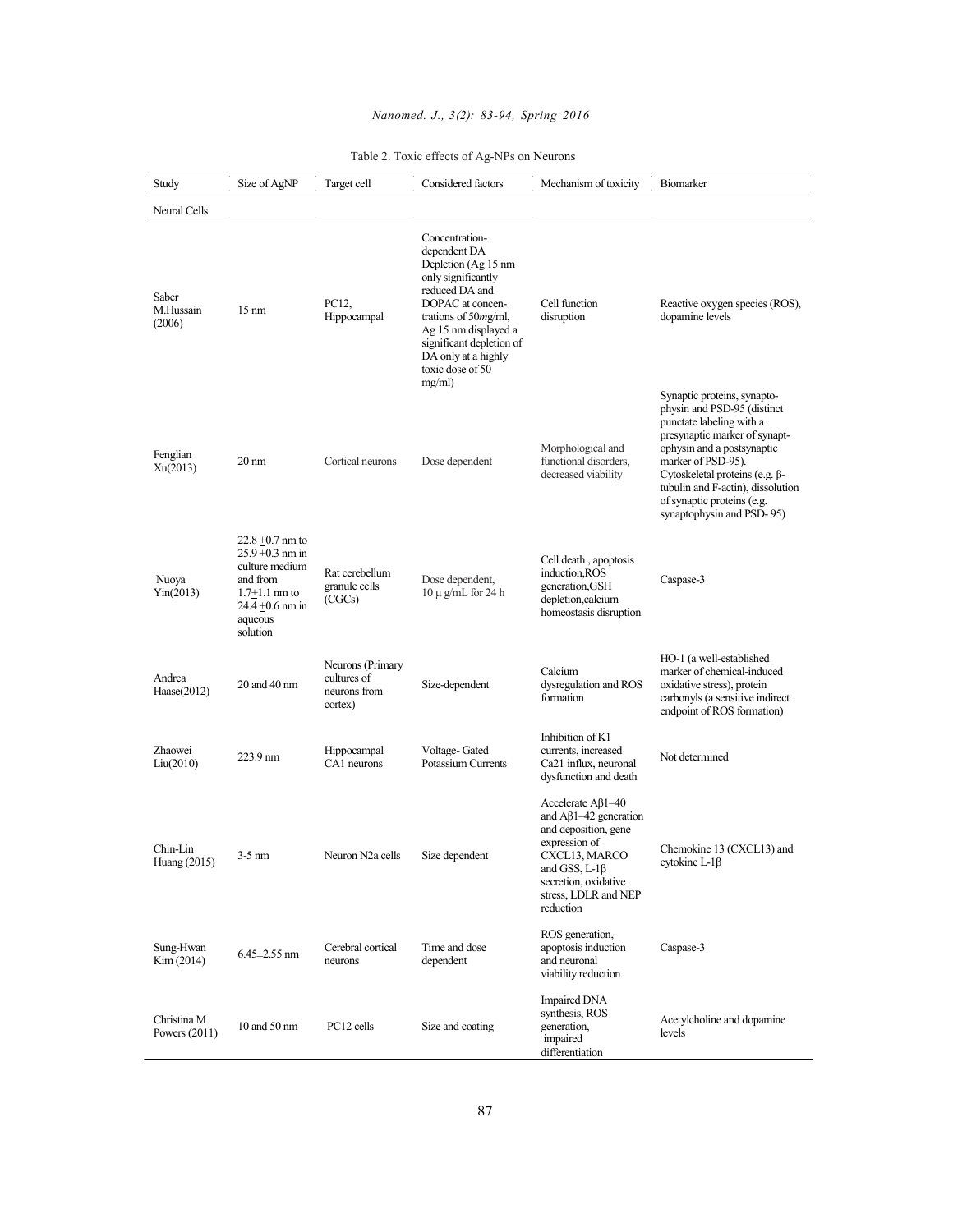#### *M. Safari et al.*

Table 3. Toxic effects of Ag-NPs on endothelial cells

| Endothelial cells             |                                |                                                    |                                                  |                                                                                                                |                                             |  |  |  |  |
|-------------------------------|--------------------------------|----------------------------------------------------|--------------------------------------------------|----------------------------------------------------------------------------------------------------------------|---------------------------------------------|--|--|--|--|
| William J.<br>Trickler (2010) | 25, 40, or<br>$80 \text{ nm}$  | Rat brain microvessel<br>Endothelial cells (rBMEC) | Size and time-<br>dependent                      | Morphological changes,<br>release of pro inflame-<br>matory mediator and<br>increased permeability in<br>rBMEC | Cytokine<br>$(TNFa, IL-1b,$<br>and $IL-2$ ) |  |  |  |  |
| Susann Grosse<br>(2013)       | 10, 50 and<br>$100 \text{ nm}$ | Endothelial (RBE4) cells<br>or RBE4 cell line      | Size, surface<br>area, dose and<br>exposure time | Membrane damage and<br>impair colony formation of<br>RBE4 cells                                                | Not<br>determined                           |  |  |  |  |

#### *AgNPs interaction with blood brain barrier*

The blood–brain barrier (BBB) is a separation of circulating blood and cerebrospinal fluid (CSF) maintained by the choroid plexus in the CNS. The BBB is formed by endothelial cells that line cerebral microvessels and that are closely connected by tight junctions which prevent uncontrolled paracellular flux [22]. Under normal conditions, the BBB regulates the microenvironment of the brain by selectively regulating transport of molecules and cells in and out of the brain. Small-sized particles have better mobility and it is supposed that the transportation of engineered NPs across the BBB is possible either by carrier-mediated endocytosis or by passive diffusion [47]. Until now, the effects of Ag-NPs on barrier integrity, permeability and tight junction formation have been evaluated in a very limited number of studies. One research focusing on the interaction between Ag-NPs and BBB has shown functional disruption of the BBB and subsequent brain edema formation. For instance, Sharma et al., investigated the effect of nanoparticles derived from Ag, Al and Cu (50–60 nm) on BBB permeability in relation to brain edema in a rat model. They suggested that nanoparticles from metals when administered systemically are able to induce breakdown of the BBB permeability, depending on the route of administration and the type of nanoparticles. Results from this study showed that administration of Ag and Cu nanoparticles intravenously or super fused over the cortical surface profoundly induced the breakdown of the BBB to protein tracers compared to Al nanoparticles [48]. Although, the mechanisms by which engineered nanoparticles influence the BBB function are still not well-known, it appears that nanoparticles depending on their characteristics may induce oxidative stress within the brain microvessels [49, 50]. Moreover, Cramer et al., compared the effects of two Ag-NPs with different surface modifications (ethylene oxide and

citrate) and surface charges (Ag citrate-NP are more negatively charged) on cells of the BBB and blood-CSF barrier *in vitro*. Cytotoxic effects of the silver NPs led to an increased barrier permeability and nanoparticle uptake into the brain. They also found that the more negatively charged Ag citrate-NPs exhibited a less pronounced effect on the BBB and the blood-CSF-barrier *in vitro* [51]. Trickler and colleagues have also conducted an *in vitro* study in a primary BBB model. They observed a sizedependent pro-inflammatory response through the release of TNF- $\alpha$ , Il-1β and prostaglandin E2 and an increase in BBB permeability after exposure to different sizes of Ag-NPs [12]. Interestingly, a study by Hanada et al., elucidated the permeability of silica NPs through the blood–brain barrier using a cellbased *in vitro* BBB model. It is found that the 30 nm silica nanoparticles, especially at the high concentration, were transported through the BBB model, mirroring the same result reported in an animal model [52]. The mechanism of metal-based brain NP uptake across the intact BBB is believed to be transcytosis through the brain microvascular endothelial cells (BMECs) [23]. In support of these findings, Tang and colleagues demonstrated AgNPinduced BBB destruction, astrocyte swelling and neuronal degeneration in a rat model [53].

# *Biomarkers of neurotoxicity*

The best way to minimize the toxic effects of engineered nanomaterials is to provide preliminary toxicity guidelines for the nano-manufacturing industry. Biological monitoring (BM) can be used as a valid tool in the practice of occupational safety and health with the purpose of identifying potential hazards of new and emerging chemicals, including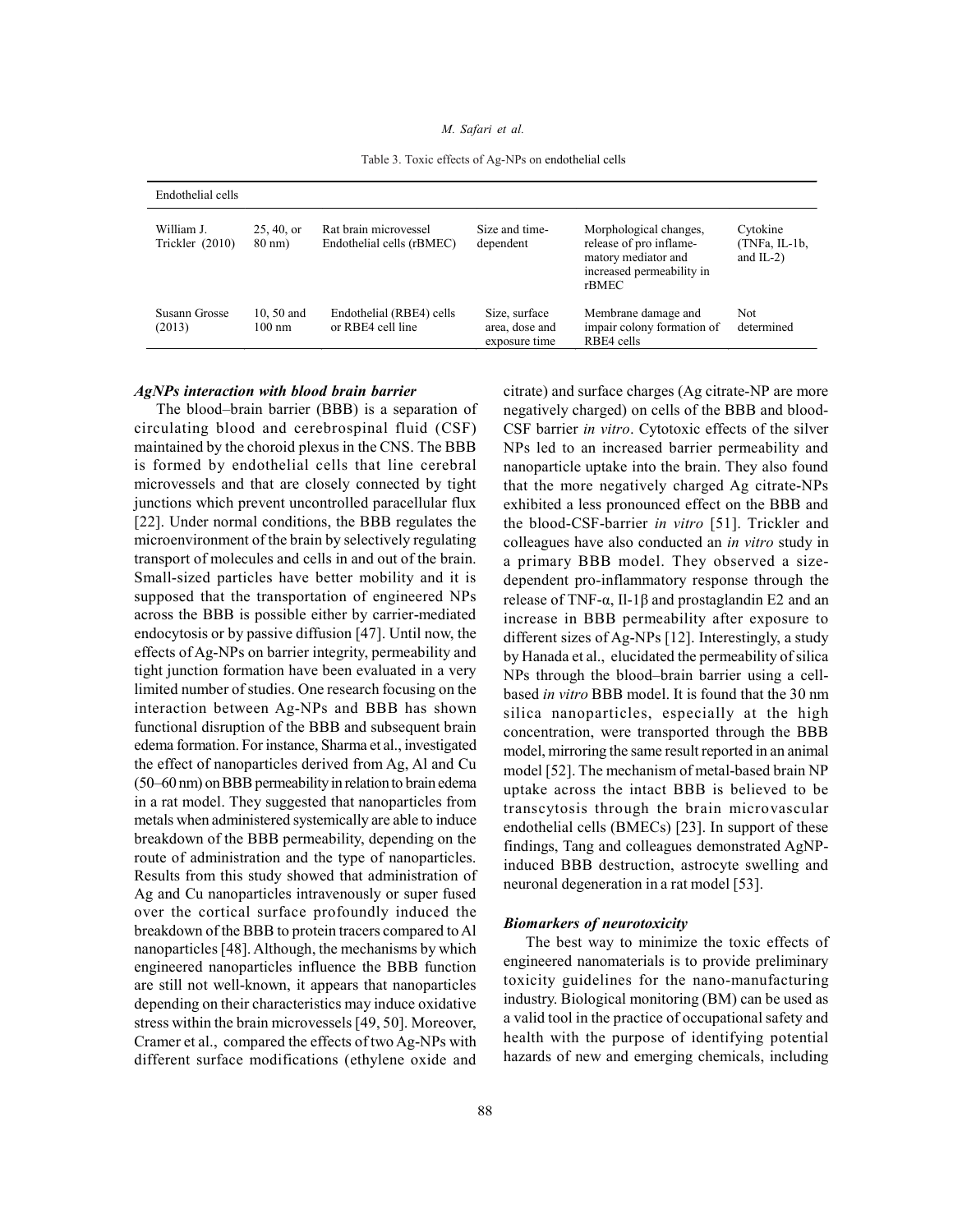manufactured nanoparticles [54]. Biomarkers are regarded as early, preferably reversible, biological signs which are indicative of an actual or potential condition of exposure [55].

Existing research has shown that several nanoparticles such as silver are capable of crossing the blood brain barrier (BBB) and enter the brain [51]. Specifically, the deposition of silver nanoparticles in the brain can stimulate oxidative stress, inflammatory responses, and pathological change. Dopaminergic neurons can be specifically targeted *in vitro* by a wide spectrum of nanoparticles, including Mn, Ag, or Cu NPs [56]. Therefore, there is a need for the selection of potential biomarkers of early effects to be used in human studies.

#### *Biomarkers of oxidative stress*

The brain is particularly susceptible to oxidative stress-induced damage because of its high oxygen consumption, relatively high concentration of iron and ascorbate to carry out the radical generating Fenton reaction, and relatively low concentration of antioxidants and antioxidant enzymes [57]. Glutathione peroxidase (GPx) is one of the main antioxidant enzymes involved in protecting the cells against oxidative stress and the glutathione redox cycle is a major source of protection against mild oxidative stress [58]. Among neurodegenerative diseases, the oxidative stress has been strongly implicated in Parkinson's disease [59]. Recent studies have provided evidence that metalbased NPs including silver act as catalyst and could produce reactive oxygen species (ROS) in the presence of oxygen, which is considered to be a mechanism of toxicity and genotoxicity [60]. It is presumed that surface oxidation of Ag-NPs, upon contact with cell culture medium or proteins in the cytoplasm, liberated  $Ag<sup>+</sup>$  ions that could intensify the toxicity. Reactions de between  $H_2O_2$  and Ag-NPs are believed to be one of fr the main factors causing Ag<sup>+</sup> ions to release *in vivo* Spec [61].

A possible mechanism involves:

 $2\text{Ag} + \text{H}_2\text{O}_2 + 2\text{H}^+$   $\longrightarrow$   $2\text{Ag}^+ + 2\text{H}_2\text{O}_2$  $E= 0.17 V$ 

There have been numerous studies demonstrating the induction of ROS following exposure to Ag-NPs. In a recent study, cell death and DNA damage induced by Ag-NPs were prevented by Tiron and dimethyl thiourea, which scavenged superoxide anions  $(O_2^-)$  and experience

 $H_2O_2$ , respectively, indicating the role of ROS in AgNPinduced cell death and DNA damage [62, 63]. Dziendzikowska and colleagues indicated that Ag-NPs increased ROS generation and hemeoxygenase1 (HO-1) protein expression to cause neuronal oxidative damage and directly interfered with calcium responses in primary mixed neural cells [64]. In addition, glutathione metabolism plays a major role of protecting cell from oxidative stress, and their gene expression related to oxidative stress are significantly altered in the caudate, frontal cortex and hippocampus of male C57BL/6N mice after administered Ag-NPs (25 nm) [65]. Importantly, glutathione synthetize (GSS) can synthesize glutathione (GSH) to inhibit oxidative stress and prevent cellular damage from free radicals and peroxides [66], and Ag-NPs exposure possibly alters GSS gene expression [67]. In another study, Low dose  $(3 \text{ mg/kg})$  and high dose  $(30 \text{ mg/kg})$  of Ag-NPs were given to rats for 14 days. The rats treated with Ag-NPs showed significantly increased ROS in their hippocampal homogenate [68]. Investigation on the other key player in AgNP-induced apoptosis showed that Ag-NPs could induce oxidative cell damage in rat cerebellum granule cells (CGCs) through evoking ROS, which was further validated by depletion in GSH levels, as previous reports showed that nanomaterials could provoke oxidative stress, a common mechanism of cell damage [15]. Under *invivo* conditions, Hritcu et al., evaluated the effects of nanoparticles size (23 and 29 nm) and structure on rat memory function. They found that AgNPs may induce an impairment of memory functions by increasing oxidative stress in the brain [69]. Furthermore, Rahmant et al., evaluated the effects of silver nanoparticles (25 nm) on gene expression in different regions of the mouse brain. Due to the Ag-NPs insult, mouse oxidative stress and antioxidant defense genes were differentially expressed in the frontal cortex, caudate and hippocampus of mice. Specifically, Fmo2 gene was up-regulated significantly in the frontal cortex, caudate and hippocampus. It has been shown that the Fmo gene was involved in the oxidative metabolism of various xenobiotics and catalyzed the oxidation of reduced glutathione (GSH) to glutathione disulfide [70]. Thus, up-regulation of Fmo2 by Ag-NPs (25 nm) may disturb GSSG/GSH balance and cause neurodegeneration [65]. The quantification of GSH levels has been proposed as a biomarker of oxidative stress [71]. In another experiment, the effect of Ag-NPs on hippocampal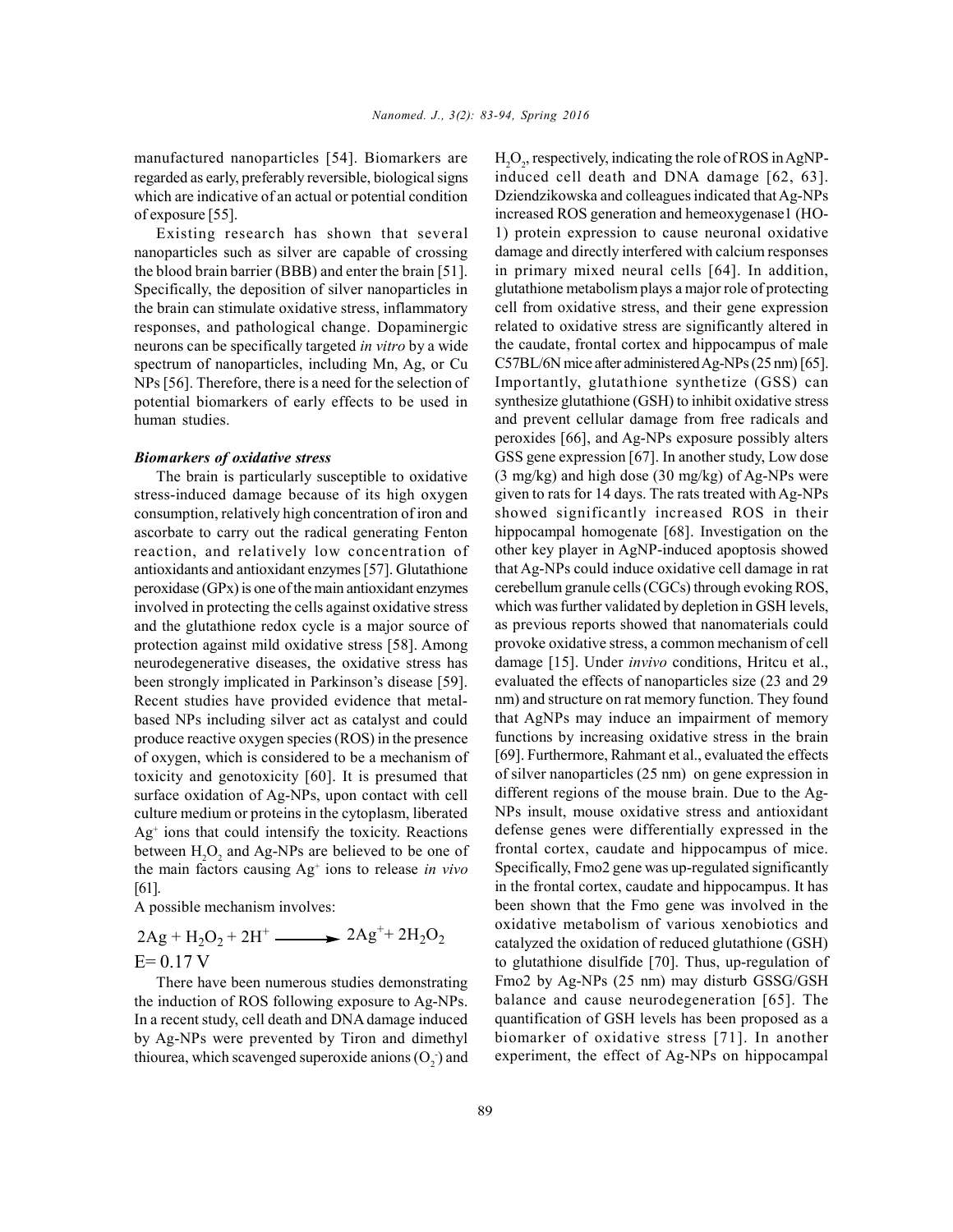synaptic plasticity and spatial cognition was investigated in rats and followed with the research on their possible mechanism. The results showed that the quantity of ROS in hippocampal homogenate increased significantly in both low-dose and high-dose groups, which may be attributed to the neural damage caused by Ag-NPs [68].

Noticeably, vitamin E (VE) is the most important lipid-soluble antioxidant that protects the brain from oxidative damage [72]. Recently, Liu et al., hypothesized that VE could protect against reactive oxygen species (ROS)-induced toxicity following Ag-NPs administration [73]. These findings indicate that oxidative stress and elevated levels of oxidatively altered biomolecules are important intermediates that may be useful markers for characterizing the potential hazards of Ag-NPs exposure.

## *Biomarkers of inflammation*

Microglia are the immune cells within the CNS, but they are complemented by CNS-derived macrophages that are located in the meninges, choroid plexus and perivascular space. The number of microglia is limited, constituting 20% of the total glial cell population in the normal brain [74]. When these cells sense injury or a foreign (infectious) agent, a network of activation pathways is induced in microglia, resulting in an altered microglial morphology, intense respiratory metabolism and the expression and release of immune molecules including chemokines, cytokines, (IL-1â, IL-6 and TNFa) [75]. It has been demonstrated that the activation of microglia may respond sensitively to even minor pathological challenges that affect the CNS [76]. One of the important targets for these inflammatory mediators is the isolated primary cerebral microvessel endothelial cells (rBMEC) and cerebral microvasculature have been well correlated with event cascades that release pro-inflammatory cytokines [12]. It has been also shown that TNF or IL-1â increase brain microvascular permeability [77]. High levels of cytokines upon treatment with engineered nanoparticles are usually associated with toxicity, adverse reactions and low therapeutic efficacy, as will be discussed later. Therefore, cytokines might be utilized to partially predict the nanoparticle immunotoxicity [78]. Several studies have demonstrated that Ag-NPs can distribute systemically, cause inflammation and cytokine responses. As CXCL13 and MARCO genes are involved in immune

mediatory responses, exposure to silver nanoparticles may change their gene expression [66]. For example Huang et al., has recently reported that Ag-NPs (3–5 nm) can enter mouse neural cells to induce proinflammatory cytokine secretion and increase Aâ amyloid deposition in response to the changes of gene expression in inflammatory response, oxidative stress and Aâ degradation [67]. As mentioned before, Ag-NPs can induce inflammation to microves-sel endothelial cells of the blood brain barrier (BBB) in a dose, time, and size-dependent manner. Importantly, they can trigger cytotox-ic responses and stimulate the expression of immune-relat-ed cytokines, such as IL-1â, IL-2, tumor necro-sis factor (TNF-á), and prostaglandin E2 [79]. The responses to silver NPs were shown by the increasing permeability of biological barrier and the reducing integrity of endotheli-al cell monolayer [12]. Understanding the use of cytokines as biomarkers of undesirable immuno-stimulation associated with engineered Ag-NPs is emerging as an essential component of nanoparticle safety testing.

#### *Dopamine as a biomarker*

Dopamine (DA) is a compound of great biomedical interest, playing significant role in the functioning of central nervous system [80]. DA is a major neurotransmitter in the brain's neural circuits and its depletion resulted in movement disorders that were characterized by Parkinson's disease [81]. Abnormal dopaminergic transmission has also been involved in Huntington's disease and neuroendocrine disorders [82]. Dopaminergic cells in the brain are known to express the dopamine transporter (DAT), which regulates extracellular dopamine concentration by mediating its reuptake and maintains proper intracellular dopamine stores [83]. Hussain et al., have shown that manganese (Mn) NPs (40 nm) induce the depletion of dopamine and its metabolites in a dopaminergic neuronal cell line (PC12); and such depletion is accompanied by an increase in reactive oxygen species (ROS) production. This study also demonstrated that Ag-NPs (15 nm) moderately decrease dopamine content with an increase in ROS production [17]. As a follow-up, Wang and colleagues further explored the mechanisms of Cu (90 nm), Mn (40 nm) and Ag (15 nm) NPS induced dopaminergic toxicity by examining the expression changes of 11 dopaminergic system-related genes in PC12 cells [56]. The results indicated that these nanoparticles produced significant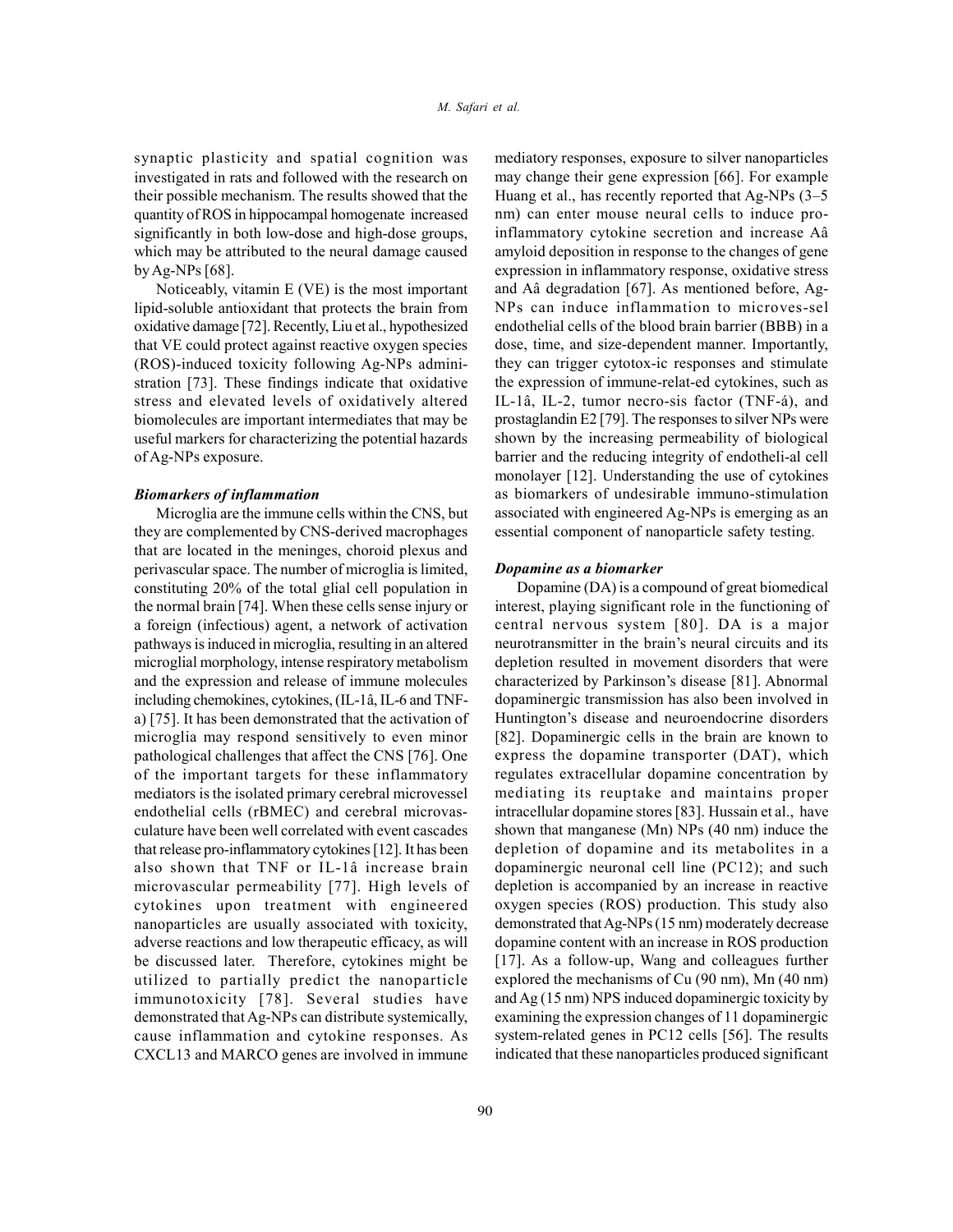alterations in 11 genes associated with the dopaminergic system in PC12 cells. In this study, the treatment with Ag NPs (15 nm) down-regulated the expression of Gpx1 in PC12 cells. The decrease in Gpx1 gene expression after Ag exposure in these cells clearly demonstrated that these NPs affected the glutathione system and generated oxidative stress. However, after exposure to Ag-NPs (25 nm), the Gpx enzyme was inhibited and was not available to hydrolyze free radicals, leading to oxidative stress and ROS formation. which has been shown earlier *in vitro* and *in vivo* [65, 84]. In female rats, it has been reported that 14 nm Ag-NPs (4.5 and 9 mg AgNP/kg/day) increased the dopamine concentration in the brain following 28 days of oral administration. In contrast, the dopamine concentration in the brain decreased by Ag-NPs (14 nm, 2.25 and 4.5 mg/kg/day) following a 14-day exposure [25]. These diverging results suggested that an early decrease in dopamine level induced by Ag-NPs is followed by a compensatory increase by day 28. Likewise, an initial increase in manganese concentration induced dopamine brain concentration (30–90 days) and was followed by a normalization (120–180 days) of the dopamine concentration [85]. It should be noted that the decrease in brain dopamine concentrations observed following 14 days of Ag-NP administration could be explained by an increase in apoptosis of dopaminergic neurons. According to findings in Parkinson's disease, there is evidence for an initial increase in the dopamine brain concentration followed [86]. According to Hussain et al., Ag-NPs  $(5 \times 10^{15} \text{ g/ml})$  reduced dopamine concentration, and the nanoparticles of Ag were found probably more toxic than that of manganese (Mn) nanoparticles in a neuroendocrine cell line (PC-12 cells) [17]. Taken together, these data support the possibility that the effects of nanoparticles on dopamine brain concentrations can vary depending on either the length or level of the exposure. It has been indicated that voltage-gated sodium currents determined a large number of neuronal properties, such as influencing action potential generation, the propagation of action potentials to synapse terminals, or the local depolarization of neuron, and also are known to play a key role in transport of neurotransmitters including dopamine, norepinephrine, and serotonin [87]. Recently, a study by Zhaowei et al., showed that only Ag-NPs (10-5 g/ml) reduced the amplitude of voltagegated sodium current (INa), which may result in decrease in intracellular  $Na^+$  concentration due to decreased  $Na^+$  in

inffux [14]. To assess early effects of chemicals targeting the dopaminergic systems, a neurochemical and neuroendocrine approach based on surrogate biomarkers has been developed [88]. Finally, among all the selected biomarkers, dopamine could be selected as a probable biomarker for neurotoxicity of silver nanoparticles.

# *Conclusions and future prospects*

With the rapid and extensive research is now underway into the design of novel nanomaterials, it is critical that attention be directed toward their potential neurotoxicity. Much work has been done with cells in culture as proof of the concept that AgNPs interact with brain cells. However, less work has been done testing the possible neurotoxicity of these nanoparticles*in vivo*. This review provided evidence that Ag-NPs cause the generation of oxidative stress and an impairment of the antioxidant enzyme glutathione peroxidase in rat brain. Silver nanoparticles treatment also caused a significant decrease in the levels of neurotransmitters such as dopamine, indicating a possible change in the behavior of the treated animals. Moreover, evaluation of the immunotoxicity of nanoparticles, for example, by measuring the levels of cytokines or other immuneindicators, is of particular importance for their clinical safety. Combination of several markers might also be useful to understand the underlying mechanisms of neurotoxicity induced by silver nanoparticles. To advance the risk assessment process, future *in vitro* studies should be designed with exposure conditions relevant to NPs concentrations that might be achieved *in vivo*. Another topic that has been minimally addressed (if at all) includes adverse effects of Ag-NPs on spinal cord and peripheral nervous system (PNS). Therefore, understanding of the neurotoxic effects of silver NPs would help in the development of safety guidelines by authorities to promote nanotechnology for applications without hazard. (NR Panyala).

### **ACKNOWLEDGMENTS**

The authors gratefully acknowledge Tehran University of Medical Sciences(TUMS), Tehran, Iran for providing necessary research facilities and financial assistance.

# **CONFLICTS OF INTEREST**

The authors declare that they have no competing interests.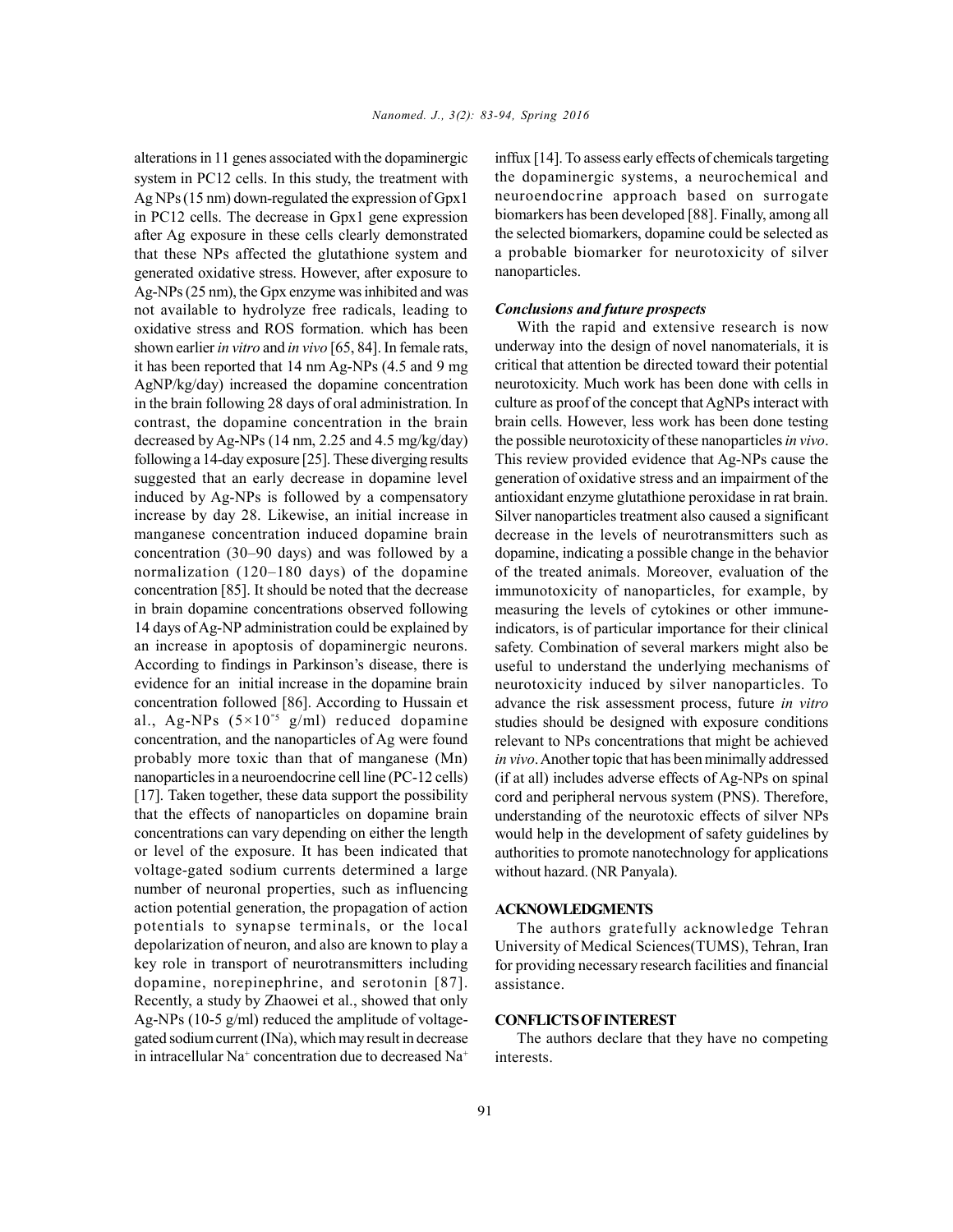#### **REFERENCES**

- [1] Nystrom AM, Wooley KL. The importance of chemistry in creating well-defined nanoscopic embedded therapeutics: devices capable of the dual functions of imaging and therapy. Acc Chem Res. 2011; 44(10): 969-78.
- [2] Von Maltzahn G, Park JH, Lin KY, Singh N, Schwoppe C, Mesters R, Berdel WE, Ruoslahti E, Sailor MJ, Bhatia SN. Nanoparticles that communicate in vivo to amplify tumour targeting. Nat Mater. 2011; 10(7): 545-552.
- [3] Haase A, Rott S, Mention A, Graf P, Plendl J, Thunemann AF, Meier WP, Taubert A, Luch A, Reiser G. Effects of silver nanoparticles on primary mixed neural cell cultures: uptake, oxidative stress and acute calcium responses. Toxicol Sci. 2012; 126(2): 457-468.
- [4] Elsaesser A, Howard CV. Toxicology of nanoparticles. Adv Drug Deliv Rev. 2012; 64(2): 129-137.
- [5] Korani M, Rezayat SM, Arbabi Bidgoli S. Sub-chronic Dermal Toxicity of Silver Nanoparticles in Guinea Pig: Special Emphasis to Heart, Bone and Kidney Toxicities. Iran J Pharm Res. 2013; 12(3): 511-9.
- [6] Korani M, Rezayat SM, Gilani K, Arbabi Bidgoli S, Adeli S. Acute and subchronic dermal toxicity of nanosilver in guinea pig. Int J Nanomedicine. 2011; 6(1): 855-862.
- [7] Lee HY, Park HK, Lee YM, Kim K, Park SB. A practical procedure for producing silver nanocoated fabric and its antibacterial evaluation for biomedical applications. Chem Commun. 2007; (28): 2959-2961.
- [8] Klaper R, Crago J, Barr J, Arndt D, Seteyowati K, Chen J. Toxicity biomarker expression in daphnids exposed to manufactured nanoparticles: changes in toxicity with functionalization. Environ Pollut. 2009; 157(4): 1152- 1156.
- [9] Comfort KK, Maurer EI, Braydich-Stolle LK, Hussain SM. Interference of silver, gold, and iron oxide nanoparticles on epidermal growth factor signal transduction in epithelial cells. ACS Nano. 2011; 5(12): 10000-10008.
- [10] Hsin YH, Chen CF, Huang S, Shih TS, Lai PS, Chueh PJ. The apoptotic effect of nanosilver is mediated by a ROSand JNK-dependent mechanism involving the mitochondrial pathway in NIH3T3 cells. Toxicol Lett. 2008; 179(3): 130-139.
- [11] Panyala NR, Pena-Méndez EM, Havel J. Silver or silver nanoparticles: a hazardous threat to the environment and human health. J Appl Biomed. 2008; 6(3): 117-129.
- [12] Trickler WJ, Lantz SM, Murdock RC, Schrand AM, Robinson BL, Newport GD, Schlager JJ, Oldenburg SJ, Paule MG, Slikker W, Hussain SM, Ali SF. Silver nanoparticle induced blood-brain barrier inflammation and increased permeability in primary rat brain microvessel endothelial cells. Toxicol Sci. 2010; kfq244
- [13] Cha K, Hong HW, Choi YG, Lee MJ, Park JH, Chae HK, Ryu G, Myung H. Comparison of acute responses of mice livers to short-term exposure to nano-sized or microsized silver particles. Biotechnol Lett.  $2008$ ;  $30-(11)$ : 1893-1896.
- [14] Liu Z, Ren G, Zhang T, Yang Z. Action potential changes associated with the inhibitory effects on voltage-gated sodium current of hippocampal CA1 neurons by silver nanoparticles. Toxicology. 2009;264(3): 179-184.
- [15] Yin N, Liu Q, Liu J, He B, Cui L, Li Z, Yun Z, Qu G, Liu S, Zhou Q, Jiang G., Silver nanoparticle exposure attenuates

the viability of rat cerebellum granule cells through apoptosis coupled to oxidative stress. Small. 2013; 9(9- 10): 1831-1841.

- [16] Curtin JF, Donovan M, Cotter TG. Regulation and measurement of oxidative stress in apoptosis. J Immunol Methods. 2002; 265(1-2): 49-72.
- [17] Hussain SM, Javorina AK, Schrand AM, Duhart HM, Ali SF, Schlager JJ., The interaction of manganese nanoparticles with PC-12 cells induces dopamine depletion. Toxicol Sci. 2006; 92(2): 456-463.
- [18] Lockman PR, Koziara JM, Mumper RJ, Allen DD. Nanoparticle surface charges alter blood-brain barrier integrity and permeability. J Drug Target. 2004; 12(9- 10): 635-641.
- [19] Oberdorster G, Sharp Z, Atudorei V, Elder A, Gelein R, Kreyling W, Cox C. Translocation of inhaled ultrafine particles to the brain. Inhal Toxicol. 2004; 16(6-7): 437- 445.
- [20] Elder A, Gelein R, Silva V, Feikert T, Opanashuk L, Carter J, Potter R, Maynard A, Ito Y, Finkelstein J, Oberdorster G. Translocation of inhaled ultrafine manganese oxide particles to the central nervous system. Environ Health Perspect. 2006; 114(8): 1172-1178.
- [21] Tang J, Xiong L, Zhou G, Wang S, Wang J, Liu L, Li J, Yuan F, Lu S, Wan Z, Chou L, Xi T. Silver nanoparticles crossing through and distribution in the blood-brain barrier in vitro. J Nanosci Nanotechnol. 2010; 10(10): 6313- 6317.
- [22] Yang Z, Liu ZW, Allaker RP, Reip P, Oxford J, Ahmad Z, Ren G. A review of nanoparticle functionality and toxicity on the central nervous system. J R Soc Interface. 2010; 7 (Supp4): S411-S422.
- [23] Yokel R, Grulke E, MacPhail R. Metal-based nanoparticle interactions with the nervous system: the challenge of brain entry and the risk of retention in the organism. Wiley Interdiscip Rev Nanomed Nanobiotechnol. 2013; 5(4): 346-373.
- [24] Azevedo FA, Carvalho LR, Grinberg LT, Farfel JM, Ferretti RE, Leite RE, Jacob Filho W, Lent R, Herculano-Houzel S. Equal numbers of neuronal and nonneuronal cells make the human brain an isometrically scaled-up primate brain. J Comp Neurol. 2009; 513(5): 532-541.
- [25] Hadrup N, Loeschner K, Mortensen A, Sharma AK, Qvortrup K, Larsen EH, Lam HR. The similar neurotoxic effects of nanoparticulate and ionic silver in vivo and in vitro. Neurotoxicology. 2012; 33(3): 416-423.
- [26] Sofroniew MV, Vinters HV. Astrocytes: biology and pathology. Acta Neuropathol. 2010; 119(1): 7-35.
- [27] Hirrlinger J, Dringen R. The cytosolic redox state of astrocytes: maintenance, regulation and functional implications for metabolite trafficking. Brain Res Rev. 2010; 63(1-2): 177-188.
- [28] Tiffany-Castiglioni E, Hong S, Qian Y. Copper handling by astrocytes: insights into neurodegenerative diseases. Int J Dev Neurosci. 2011; 29(8): 811-818.
- [29] Scheiber IF, Dringen R. Astrocyte functions in the copper homeostasis of the brain. Neurochem Int. 2013; 62(5): 556-565.
- [30] Hohnholt MC, Geppert M, Luther EM, Petters C, Bulcke F, Dringen R. Handling of iron oxide and silver nanoparticles by astrocytes. Neurochem Res. 2013; 38(2): 227-239.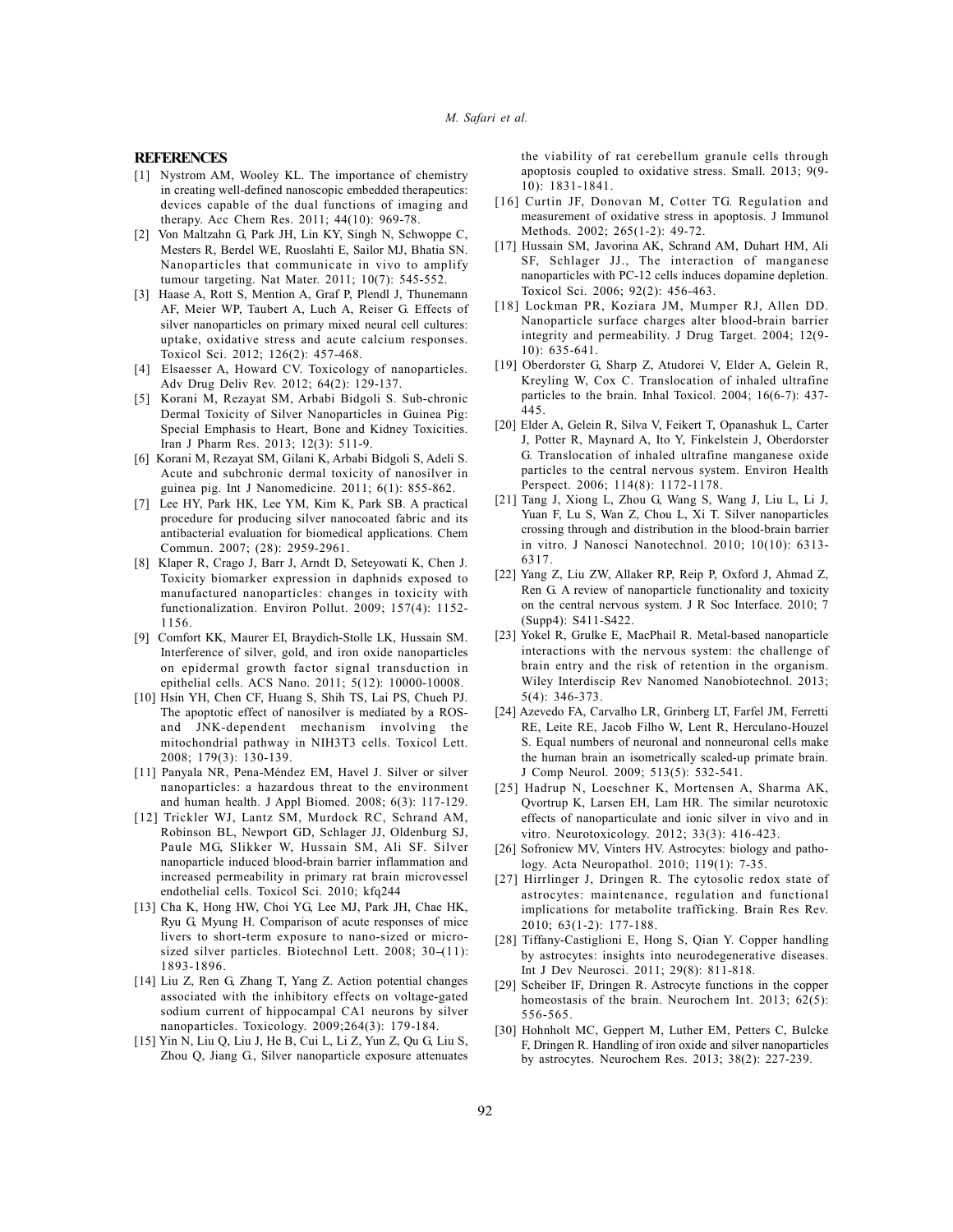- [31] Luther EM, Koehler Y, Diendorf J, Epple M, Dringen R. Accumulation of silver nanoparticles by cultured primary brain astrocytes. Nanotechnology. 2011; 22(37): 375101.
- [32] Greulich C, Diendorf J, Simon T, Eggeler G, Epple M, Koller M. Uptake and intracellular distribution of silver nanoparticles in human mesenchymal stem cells. Acta Biomater. 2011; 7(1): 347-354.
- [33] Weiss N, Miller F, Cazaubon S, Couraud PO. The bloodbrain barrier in brain homeostasis and neurological diseases. Biochim Biophys Acta. 2009; 1788(4): 842-857.
- [34] Entezari M, Safari M, Hekmati M, Hekmat S, Azin A. Modification of carboxylated multiwall nanotubes with benzotriazole derivatives and study of their anticancer activities. Med Chem Res. 2013; 23 (1): 487-495.
- [35] Pettmann B, Henderson CE. Neuronal cell death. Neuron. 1998; 20(4): 633-647.
- [36] Xu F, Piett C, Farkas S, Qazzaz M, Syed NI. Silver nanoparticles (AgNPs) cause degeneration of cytoskeleton and disrupt synaptic machinery of cultured cortical neurons. Mol Brain. 2013; 6(29): 1-15.
- [37] Tang M, Xing T, Zeng J, Wang H, Li C, Yin S, Yan D, Deng H, Liu J, Wang M, Chen J, Ruan DY. Unmodified CdSe quantum dots induce elevation of cytoplasmic calcium levels and impairment of functional properties of sodium channels in rat primary cultured hippocampal neurons. Environ Health Perspect. 2008; 116(7): 915-922.
- [38] Limbach LK, Wick P, Manser P, Grass RN, Bruinink A, Stark WJ. Exposure of engineered nanoparticles to human lung epithelial cells: influence of chemical composition and catalytic activity on oxidative stress. Environ Sci Technol. 2007; 41(11): 4158-4163.
- [39] Lin MT, Beal MF. Mitochondrial dysfunction and oxidative stress in neurodegenerative diseases. Nature. 2006; 443(7113): 787-795.
- [40] Huang CC, Aronstam RS, Chen DR, Huang YW. Oxidative stress, calcium homeostasis, and altered gene expression in human lung epithelial cells exposed to ZnO nanoparticles. Toxicol In Vitro. 2010; 24(1): 45-55.
- [41] Koeneman BA, Zhang Y, Westerhoff P, Chen Y, Crittenden JC, Capco DG. Toxicity and cellular responses of intestinal cells exposed to titanium dioxide. Cell Biol Toxicol. 2010; 26(3): 225-238.
- [42] Jan E, Byrne SJ, Cuddihy M, Davies AM, Volkov Y, Gun'ko YK, Kotov NA. High-content screening as a universal tool for fingerprinting of cytotoxicity of nanoparticles. ACS Nano. 2008; 2(5): 928-938.
- [43] Ariano P, Zamburlin P, Gilardino A, Mortera R, Onida B, Tomatis M, Ghiazza M, Fubini B, Lovisolo D. Interaction of Spherical Silica Nanoparticles with Neuronal Cells: Size-Dependent Toxicity and Perturbation of Calcium Homeostasis. Small. 2011; 7(6): 766-774.
- [44] Wijnhoven, S.W, Peijnenburg WJ, Hereberts CA, Hagens WI, Oomen AG, Heugens EH, Roszek B, Bisschops J, Gosens I, De Mint DV, Dekkers S, De Jong WH, Zijvarden MV, Sips AJ, Geertsma RE. Nano-silver-a review of available data and knowledge gaps in human and environmental risk assessment. Nanotoxicology. 2009; 3(2): 109-138.
- [45] Kim SH, Ko JW, Koh SK, Lee IC, Son JM, Moon C, Kim SH, Shin DH, Kim DC. Silver nanoparticles induce apoptotic cell death in cultured cerebral cortical neurons. Molecular & Cellular Toxicology. 2014; 10(2): 173-179.
- [46] Grosse S, Evje L, Syversen T. Silver nanoparticle-induced cytotoxicity in rat brain endothelial cell culture. Toxicol In Vitro. 2013; 27(1): 305-313.
- [47] Esposito P, Gheorghe D, Kandere K, Pang X, Connolly R, Jacobson S, Theoharides TC. Acute stress increases permeability of the blood–brain-barrier through activation of brain mast cells. Brain Res. 2001; 888(1): 117-127.
- [48] Sharma HS, Hussain S, Schlager J, Ali SF, Sharma A. Influence of nanoparticles on blood–brain barrier permeability and brain edema formation in rats. Acta Neurochir Suppl. 2010; 106: 359-364.
- [49] Rogers EJ, Bello D, Hsieh S. Oxidative stress as a screening metric of potential toxicity by nanoparticles and ariborne particulate matter. Inhal Toxicol. 2008; 20(9): 895.
- [50] Sharma, H., Effect of captopril (a converting enzyme inhibitor) on blood-brain barrier permeability and cerebral blood flow in normotensive rats. Neuropharmacology. 1987; 26(1): 85-92.
- [51] Cramer S, Tacke S, Bornhorst J, Klingauf J, Schwerdtle T, Galla HJ. The Influence of Silver Nanoparticles on the Blood-Brain and the Blood-Cerebrospinal Fluid Barrier in vitro. J Nanomed Nanotechnol. 2014; 5(5): 1-12.
- [52] Hanada S, Fujioka K, Inoue Y, Kanaya F, Manome Y, Yamamoto K. Cell-Based in Vitro Blood–Brain Barrier Model Can Rapidly Evaluate Nanoparticles' Brain Permeability in Association with Particle Size and Surface Modification. Int J Mol Sci. 2014; 15(2): 1812-1825.
- [53] Tang J, Xiong L, Wang S, Wang J, Liu L, Li J, Yuan F, Xi T. Distribution, translocation and accumulation of silver nanoparticles in rats. J Nanosci Nanotechnol. 2009; 9(8): 4924-4932.
- [54] Zielhuis RL, Henderson PT. Definitions of monitoring activities and their relevance for the practice of occupational health. Int Arch Occup Environ Health. 1986; 57(4): 249- 257.
- [55] Manno M, Viau C, Cocker J, Colosio C, Lowry L, Mutti A, Nordberg M, Wang S. Biomonitoring for occupational health risk assessment (BOHRA). Toxicol Lett. 2010; 192(1): 3- 16.
- [56] Wang J, Rahman MF, Duhart HM, Newport GD, Patterson TA, Murdock RC, Hussain SM, Schlager JJ, Ali SF. Expression changes of dopaminergic system-related genes in PC12 cells induced by manganese, silver, or copper nanoparticles. Neurotoxicology. 2009; 30(6): 926-933.
- [57] Floyd RA, Hensley K. Oxidative stress in brain aging: implications for therapeutics of neurodegenerative diseases. Neurobiol Aging. 2002; 23(5): 795-807.
- [58] Siddiqi NJ, Abdelhalim MA, El-Ansary AK, Alhomida AS, Ong WY. Identification of potential biomarkers of gold nanoparticle toxicity in rat brains. J Neuroinflammation. 2012; 9: 123.
- [59] Drechsel DA, Patel M. Role of reactive oxygen species in the neurotoxicity of environmental agents implicated in Parkinson's disease. Free Radic Biol Med. 2008; 44(11): 1873-1886.
- [60] Xu L, Li X, Takemura T, Hanagata N, Wu G, Chou LL. Genotoxicity and molecular response of silver nanoparticle (NP)-based hydrogel. J Nanobiotechnology. 2012; 10(16): 1-11.
- [61] AshaRani PV, Low Kah Mun G, Hande MP, Valiyaveettil S. Cytotoxicity and genotoxicity of silver nanoparticles in human cells. ACS Nano. 2009; 3(2): 279-290.